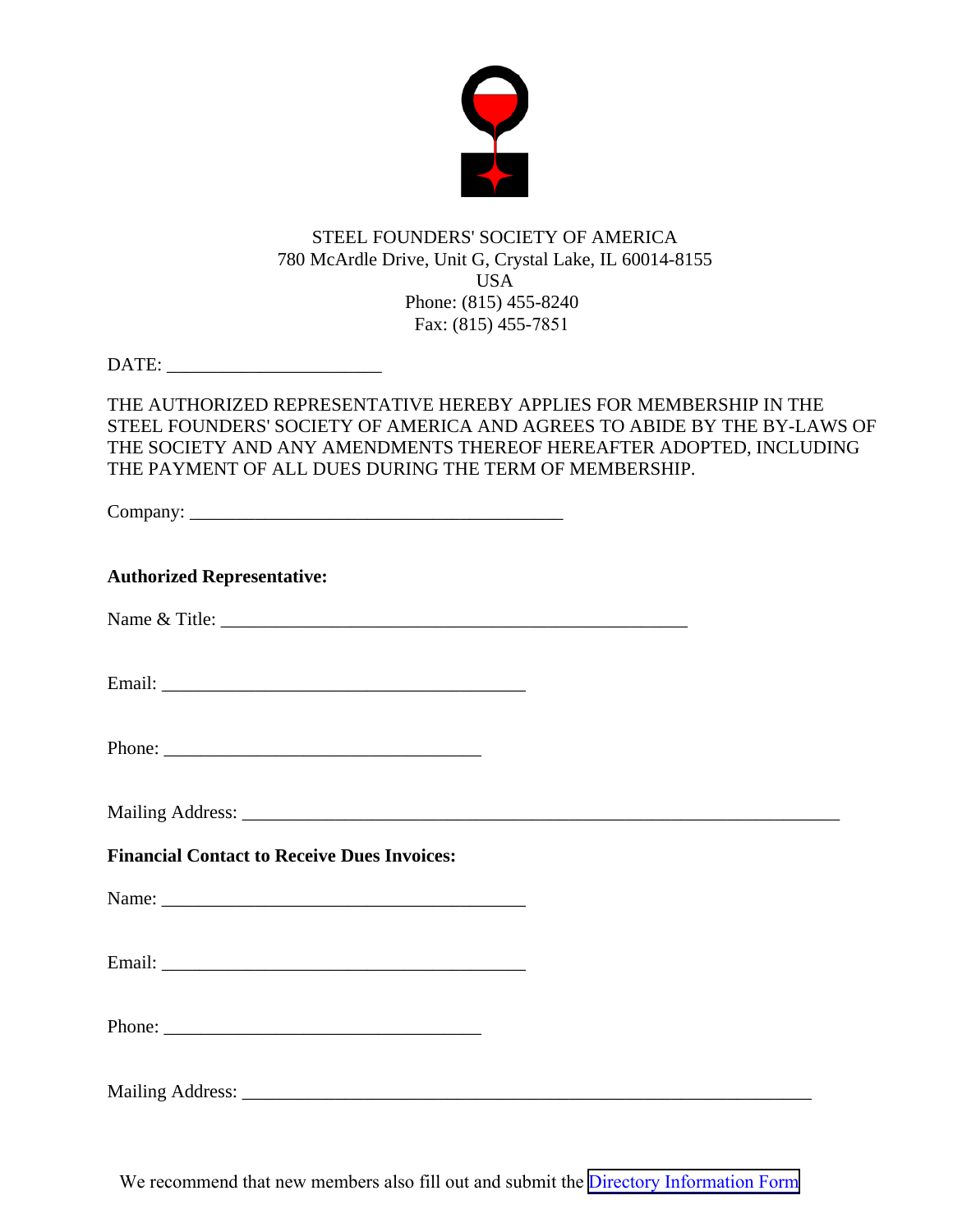# **STEEL FOUNDERS' SOCIETY OF AMERICA**

780 MCARDLE DRIVE UNIT G CRYSTAL LAKE, IL 60014-8155 PHONE: 815/455-8240

www.sfsa.org

To: SFSA Members Re: Email contact information

In order to ensure that your company gets the most benefit out of SFSA membership, SFSA periodically sends out notices about meetings, research projects, and publications such as the monthly Casteel Reporter and the quarterly Technical Folio. These messages are now sent out exclusively via email.

Without at least one email address on each list, your company will miss out on valuable business and technical information.

Please indicate the email addresses and which types of messages should be sent to each person below:

| Name | Email address | Management<br>or Business<br>related | Technical or<br>Research<br>Related |
|------|---------------|--------------------------------------|-------------------------------------|
|      |               |                                      |                                     |
|      |               |                                      |                                     |
|      |               |                                      |                                     |
|      |               |                                      |                                     |
|      |               |                                      |                                     |
|      |               |                                      |                                     |
|      |               |                                      |                                     |
|      |               |                                      |                                     |
|      |               |                                      |                                     |

Please return this form by fax to (815) 455-5304 or by email to blairr@sfsa.org

Thank you.

#### **Type of messages**

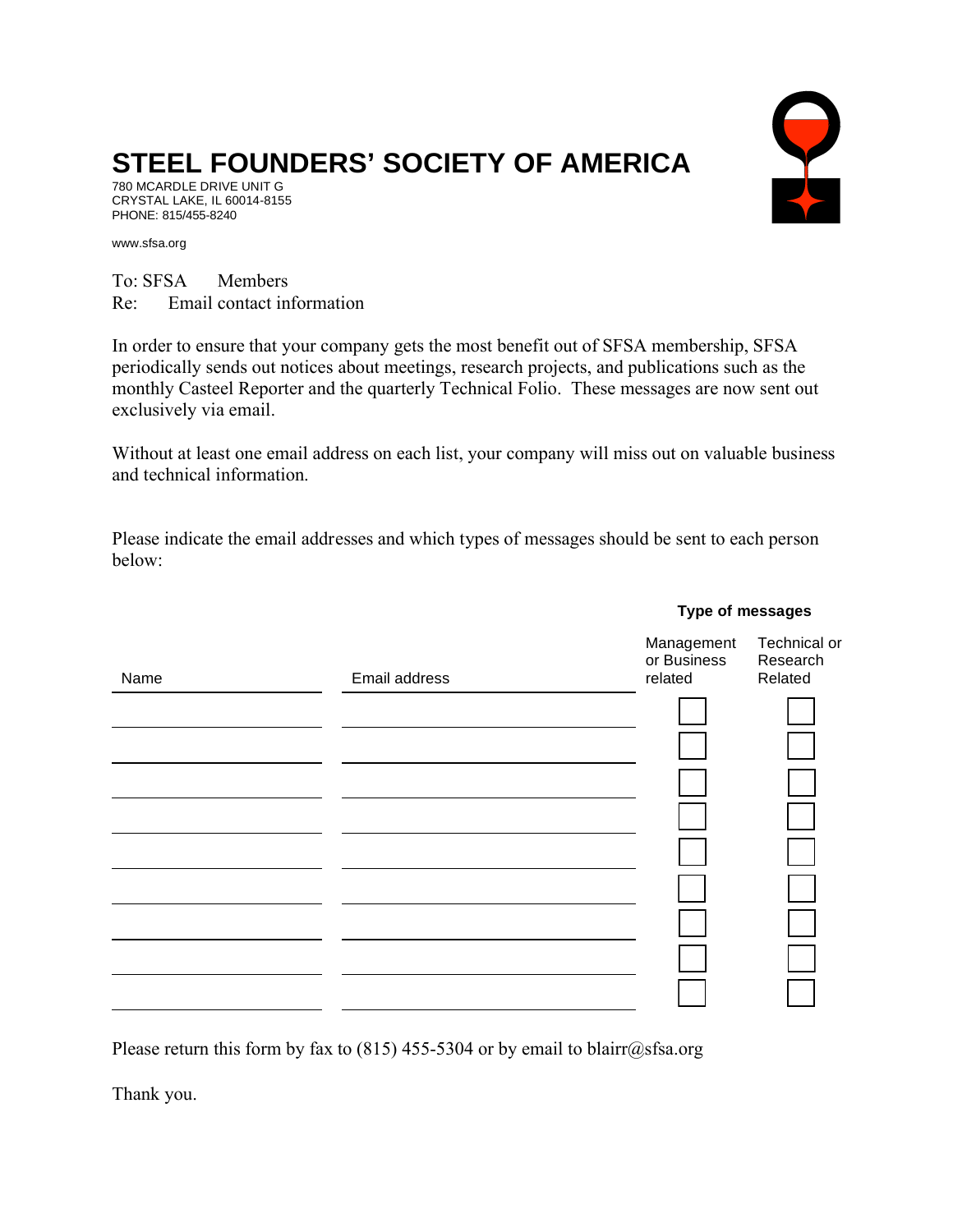#### QUARTERLY DUES SCHEDULE STEEL FOUNDERS' SOCIETY OF AMERICA

|                              |            | <b>Base Dues</b> | Amt./\$1,000      |              |
|------------------------------|------------|------------------|-------------------|--------------|
| If Quarterly Qualified Steel |            | Amount           | of Sales          | In Excess of |
| Casting Sales Are in Range:  |            | (Base Dues)      | (Dues Multiplier) | (Base Sales) |
| \$0 <sub>to</sub>            | \$200,000  | \$353.64         |                   | \$-          |
| 200,001 to                   | 500,000    | 353.64           | 0.589400625       | 200,000      |
| 500,001 to                   | 1,000,000  | 530.46           | 1.473501563       | 500,000      |
| 1,000,001 to                 | 1,500,000  | 1,267.21         | 2.062902188       | 1,000,000    |
| 1,500,001 to                 | 2,000,000  | 2,298.66         | 1.414561500       | 1,500,000    |
| 2,000,001 to                 | 2,500,000  | 3,005.94         | 1.178801250       | 2,000,000    |
| 2,500,001 to                 | 3,000,000  | 3,595.34         | 0.471520500       | 2,500,000    |
| 3,000,001 to                 | 3,750,000  | 3,831.10         | 0.353640375       | 3,000,000    |
| 3,750,001 to                 | 7,500,000  | 4,096.33         | 0.141456150       | 3,750,000    |
| 7,500,001 to                 | 18,750,000 | 4,626.79         | 0.047152050       | 7,500,000    |
| Over 18,750,000              |            | 5,157.26         | 0.023576025       | 18,750,000   |

Example:

A company sells \$1,223,891 in qualified steel castings in one quarter. The dues on that sales amount is calculated as follows:

> Dues= Base Dues + (Sales-Base Sales) x Dues Multiplier \$1,000 Dues= \$1,267.21 + (\$1,223,891-\$1,000,000) x 2.062902188 \$1,000 Dues= \$1,267.21 + \$223,891 x 2.062902188 \$1,000 Dues=  $$1,267.21 + $461,865$ \$1,000 Dues= \$1,267.21 + \$461.87 Dues= \$1,729.08

Note: Dues are for the membership quarter beginning on the dues billing date and are calculated based on steel casting sales from two quarters prior since these usually are the latest sales figures available.